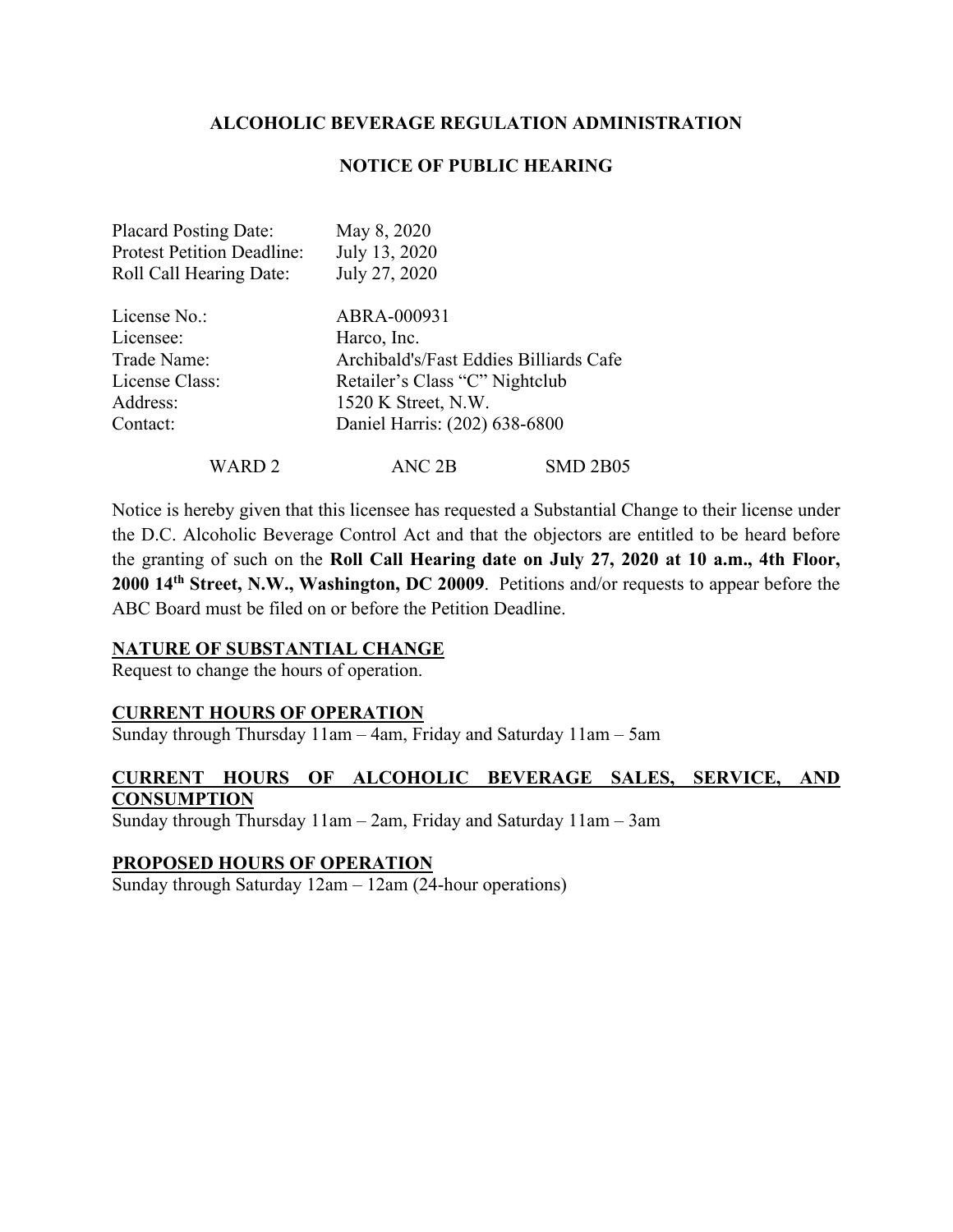## **NOTICE OF PUBLIC HEARING**

| <b>Placard Posting Date:</b>      | May 8, 2020                     |                 |
|-----------------------------------|---------------------------------|-----------------|
| <b>Protest Petition Deadline:</b> | July 13, 2020                   |                 |
| <b>Roll Call Hearing Date:</b>    | July 27, 2020                   |                 |
| License No.:                      | ABRA-081157                     |                 |
| Licensee:                         | Cedar Restaurant, LLC           |                 |
| Trade Name:                       | Cedar                           |                 |
| License Class:                    | Retailer's Class "C" Restaurant |                 |
| Address:                          | 822 E Street, N.W.              |                 |
| Contact:                          | Craig Merrills: (202) 361-8839  |                 |
| WARD 2                            | ANC 2C                          | <b>SMD 2C03</b> |

Notice is hereby given that this licensee has requested a Substantial Change to their license under the D.C. Alcoholic Beverage Control Act and that the objectors are entitled to be heard before the granting of such on the **Roll Call Hearing date on July 27, 2020 at 10 a.m., 4th Floor, 2000 14th Street, N.W., Washington, DC 20009**. Petitions and/or requests to appear before the ABC Board must be filed on or before the Petition Deadline.

#### **NATURE OF SUBSTANTIAL CHANGE**

Applicant requests to expand the licensed premises to include the first floor along with the basement, increasing Total Occupancy Load from 82 to 125 and seating from 82 to 119.

#### **HOURS OF OPERATION INSIDE PREMISES AND FOR SIDEWALK CAFÉ**

Sunday 9am – 2am, Monday through Thursday 11am – 2am, Friday and Saturday 11am – 3am

# **HOURS OF ALCOHOLIC BEVERAGE SALES, SERVICE, AND CONSUMPTION INSIDE PREMISES AND FOR SIDEWALK CAFÉ**

Sunday 10am – 2am, Monday through Thursday 11am – 2am, Friday and Saturday 11am – 3am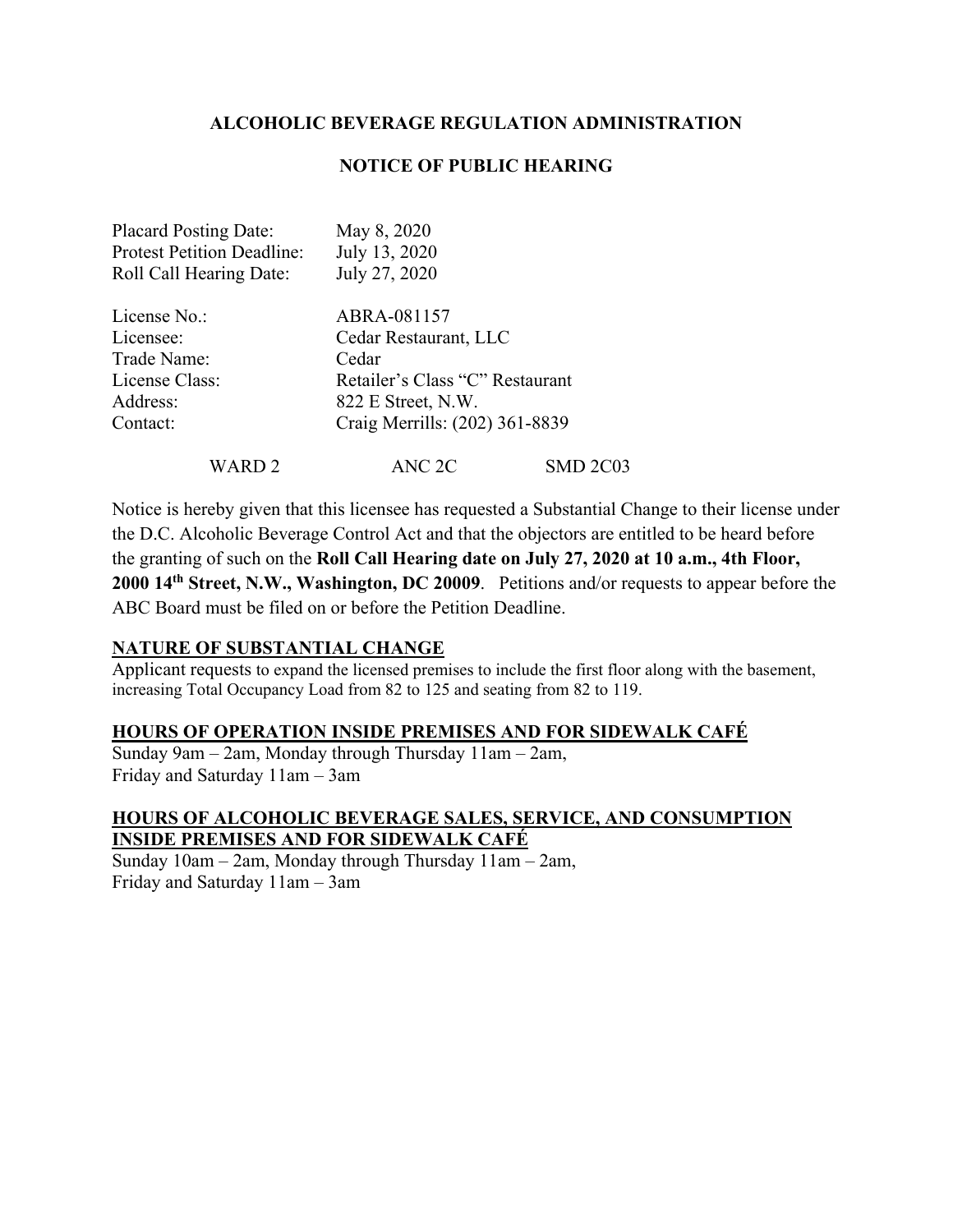#### **NOTICE OF PUBLIC HEARING**

| <b>Placard Posting Date:</b><br><b>Protest Petition Deadline:</b><br><b>Roll Call Hearing Date:</b> | May 8, 2020<br>July 13, 2020<br>July 27, 2020 |                 |
|-----------------------------------------------------------------------------------------------------|-----------------------------------------------|-----------------|
| License No.:                                                                                        | ABRA-026519                                   |                 |
| Licensee:                                                                                           | 1624 U Street, Inc.                           |                 |
| Trade Name:                                                                                         | Chi-Cha Lounge                                |                 |
| License Class:                                                                                      | Retailer's Class "C" Tavern                   |                 |
| Address:                                                                                            | 1624 U Street, N.W.                           |                 |
| Contact:                                                                                            | Nesrin Fraga: (202) 246-4234                  |                 |
| WARD 2                                                                                              | ANC 2B                                        | <b>SMD 2B08</b> |

Notice is hereby given that this licensee has requested a Substantial Change to their license under the D.C. Alcoholic Beverage Control Act and that the objectors are entitled to be heard before the granting of such on the **Roll Call Hearing date on July 27, 2020 at 10 a.m., 4th Floor, 2000 14th Street, N.W., Washington, DC 20009**. Petitions and/or requests to appear before the ABC Board must be filed on or before the Petition Deadline.

#### **NATURE OF SUBSTANTIAL CHANGE**

Request to change hours of operation for the Summer Garden.

# **HOURS OF OPERATION AND HOURS OF ALCOHOLIC BEVERAGE SALES, SERVICE, AND CONSUMPTION FOR INSIDE PREMISES**

Sunday through Thursday 11:30am – 2am, Friday and Saturday 11:30am – 3am

# **CURRENT HOURS OF OPERATION AND HOURS OF ALCOHOLIC BEVERAGE SALES, SERVICE, AND CONSUMPTION FOR THE SUMMER GARDEN**

Sunday through Saturday 11:30am – 2am

# **PROPOSED HOURS OF OPERATION AND HOURS OF ALCOHOLIC BEVERAGE SALES, SERVICE, AND CONSUMPTION FOR THE SUMMER GARDEN**

Sunday through Thursday 11:30am – 2am, Friday and Saturday 11:30am – 3am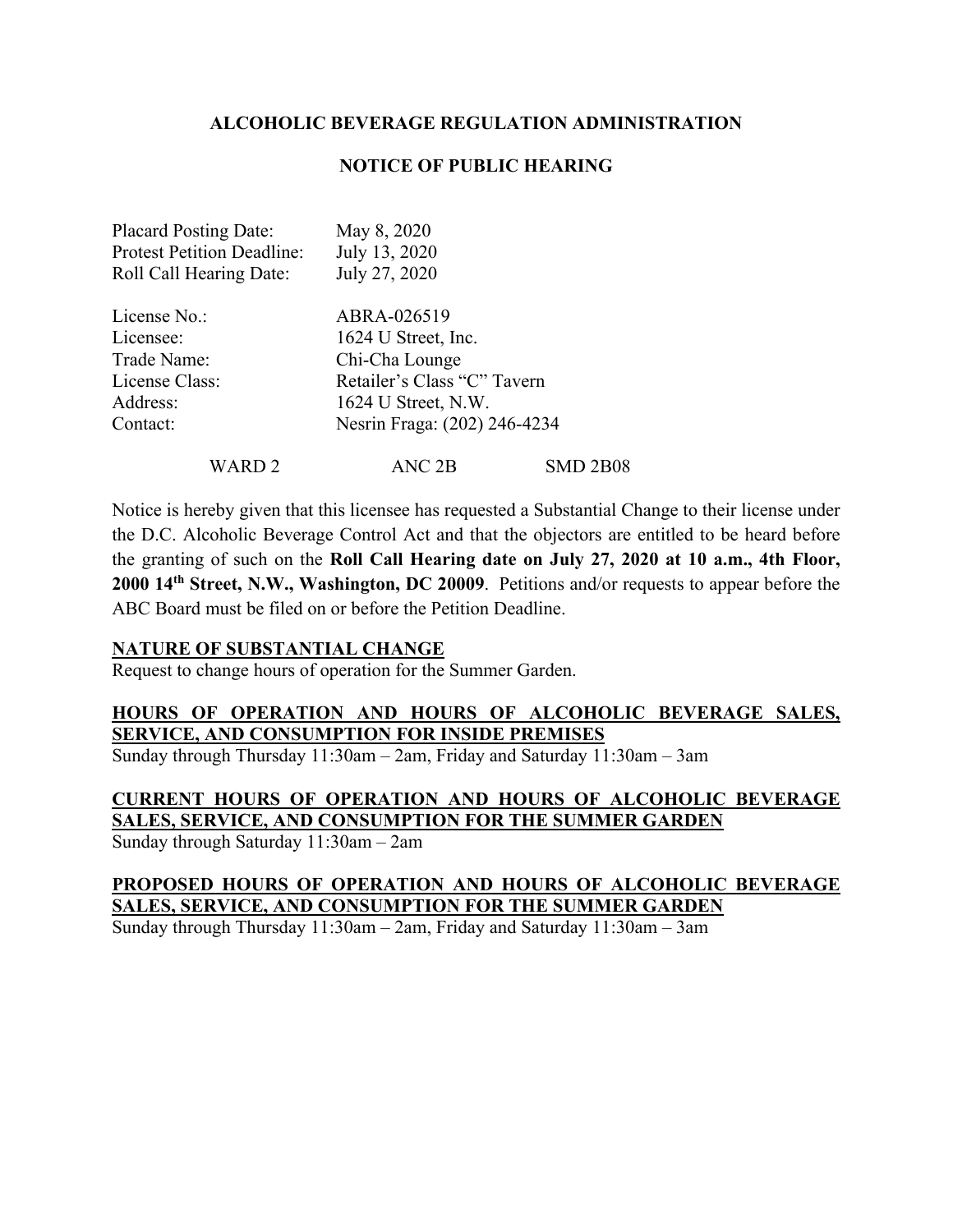## **NOTICE OF PUBLIC HEARING**

| <b>Placard Posting Date:</b>      | May 8, 2020                          |          |
|-----------------------------------|--------------------------------------|----------|
| <b>Protest Petition Deadline:</b> | July 13, 2020                        |          |
| <b>Roll Call Hearing Date:</b>    | July 27, 2020                        |          |
| License No.:                      | ABRA-112800                          |          |
| Licensee:                         | Tamak SPN, LLC                       |          |
| Trade Name:                       | Cranes                               |          |
| License Class:                    | Retailer's Class "C" Restaurant      |          |
| Address:                          | 724 9th Street, N.W.                 |          |
| Contact:                          | Jose Moncayo Borrero: (202) 679-5576 |          |
| WARD 2                            | ANC 2C                               | SMD 2C01 |

Notice is hereby given that this licensee has requested a Substantial Change to their license under the D.C. Alcoholic Beverage Control Act and that the objectors are entitled to be heard before the granting of such on the **Roll Call Hearing date on July 27, 2020 at 10 a.m., 4th Floor, 2000 14th Street, N.W., Washington, DC 20009**. Petitions and/or requests to appear before the ABC Board must be filed on or before the Petition Deadline.

#### **NATURE OF SUBSTANTIAL CHANGE**

Request to change hours of operation, alcoholic beverage sales, service, and consumption, and live entertainment.

# **CURRENT HOURS OF OPERATION, ALCOHOLIC BEVERAGE SALES, SERVICE, AND CONSUMPTION, AND LIVE ENTERTAINMENT**

Sunday through Saturday 11am – 12am

# **PROPOSED HOURS OF OPERATION, ALCOHOLIC BEVERAGE SALES, SERVICE, AND CONSUMPTION, AND LIVE ENTERTAINMENT**

Sunday through Saturday 11am – 2am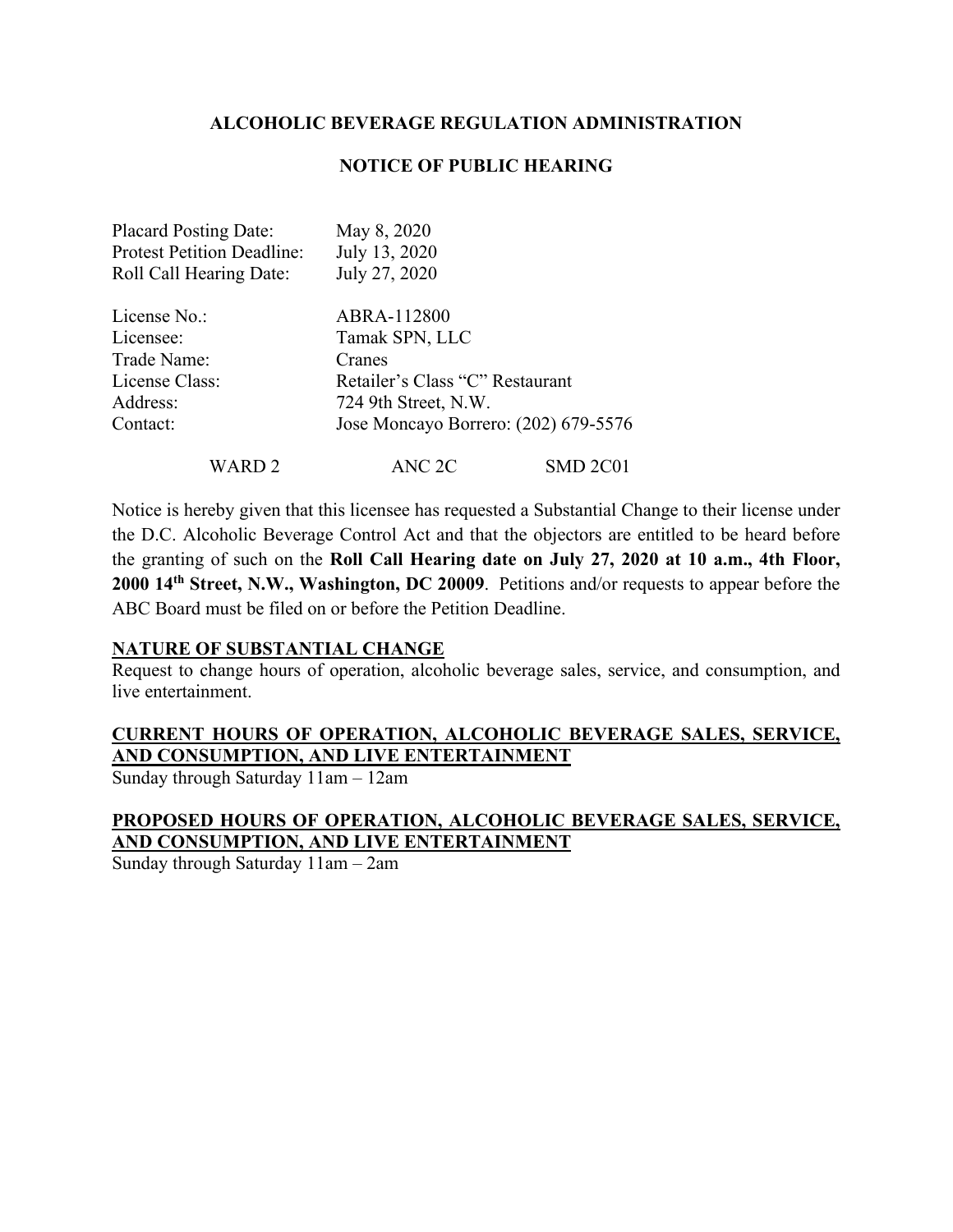#### **NOTICE OF PUBLIC HEARING**

| <b>Placard Posting Date:</b>      | May 8, 2020                         |
|-----------------------------------|-------------------------------------|
| <b>Protest Petition Deadline:</b> | July 13, 2020                       |
| <b>Roll Call Hearing Date:</b>    | July 27, 2020                       |
| <b>Protest Hearing Date:</b>      | October 7, 2020                     |
| License No.:                      | ABRA-116822                         |
| Licensee:                         | <b>JS LLC</b>                       |
| Trade Name:                       | JS Mart Liquor                      |
| License Class:                    | Retailer's Class "A" Liquor Store   |
| Address:                          | 936 Rhode Island Avenue, N.E.       |
| Contact:                          | Adanech Gebremeskel: (240) 491-1145 |
|                                   |                                     |

WARD 5 ANC 5B SMD 5B04

Notice is hereby given that this licensee has applied for a new license under the D.C. Alcoholic Beverage Control Act and that the objectors are entitled to be heard before the granting of such on the **Roll Call Hearing date on July 27, 2020 at 10 a.m., 4th Floor, 2000 14th Street, N.W., Washington, DC 20009**. Petitions and/or requests to appear before the ABC Board must be filed on or before the Petition Deadline. The **Protest Hearing date** is scheduled on **October 7, 2020 at 1:30 p.m.**

# **NATURE OF OPERATION**

A new Retailer's Class A Liquor Store.

#### **HOURS OF OPERATION AND HOURS OF ALCOHOLIC BEVERAGE SALES**

Sunday through Saturday 7am – 12am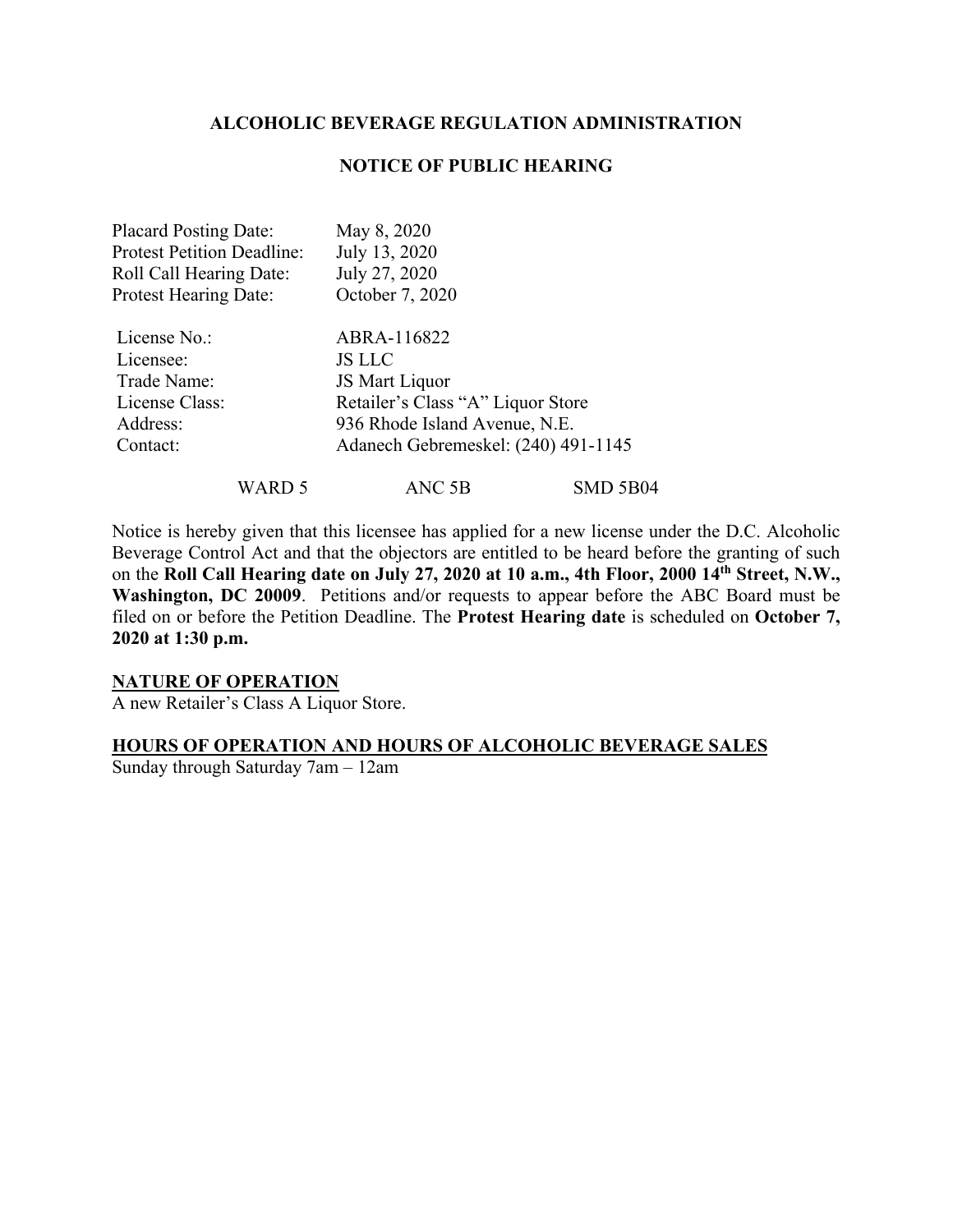## **NOTICE OF PUBLIC HEARING**

| <b>Placard Posting Date:</b>      | May 8, 2020                           |          |
|-----------------------------------|---------------------------------------|----------|
| <b>Protest Petition Deadline:</b> | July 13, 2020                         |          |
| Roll Call Hearing Date:           | July 27, 2020                         |          |
| License No.:                      | ABRA-116454                           |          |
| Licensee:                         | Throw Social DC, LLC                  |          |
| Trade Name:                       | Kick Axe Throwing/Throw Social        |          |
| License Class:                    | Retailer's Class "C" Tavern           |          |
| Address:                          | 1401 Okie Street, N.E.                |          |
| Contact:                          | Stephen O'Brien, Esq.: (202) 625-7700 |          |
| WARD 5                            | ANC 5D                                | SMD 5D01 |

Notice is hereby given that this licensee has requested a Substantial Change to their license under the D.C. Alcoholic Beverage Control Act and that the objectors are entitled to be heard before the granting of such on the **Roll Call Hearing date on July 27, 2020 at 10 a.m., 4th Floor, 2000 14th Street, N.W., Washington, DC 20009**. Petitions and/or requests to appear before the ABC Board must be filed on or before the Petition Deadline.

#### **NATURE OF SUBSTANTIAL CHANGE**

Applicant requests a Summer Garden Endorsement with 30 Seats.

# **HOURS OF OPERATION AND HOURS OF ALCOHOLIC BEVERAGE SALES, SERVICE, AND CONSUMPTION FOR INSIDE PREMISES**

Sunday through Thursday 8am – 2am, Friday and Saturday 8am – 3am

# **PROPOSED HOURS OF OPERATION AND HOURS OF ALCOHOLIC BEVERAGE SALES, SERVICE, AND CONSUMPTION FOR OUTDOOR SUMMER GARDEN**

Sunday through Thursday 10am – 12am, Friday and Saturday 10am – 2am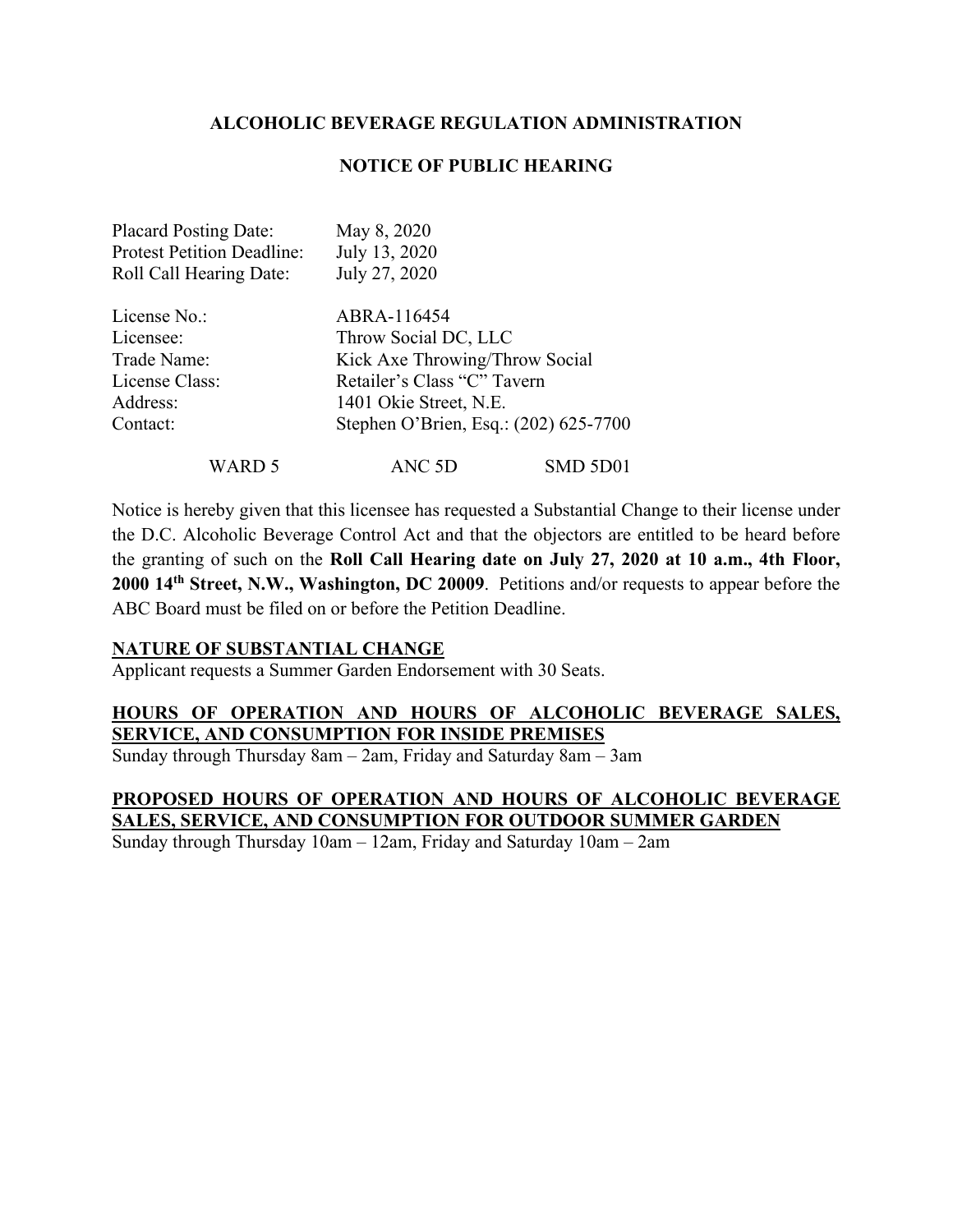#### **NOTICE OF PUBLIC HEARING**

#### **\*\*CORRECTION**

| <b>Placard Posting Date:</b>      | March 20, 2020                     |
|-----------------------------------|------------------------------------|
| <b>Protest Petition Deadline:</b> | May 4, 2020                        |
| Roll Call Hearing Date:           | May 18, 2020                       |
| License No.:                      | ABRA-103576                        |
| Licensee:                         | Los Cuates Adams Morgan, Inc.      |
| Trade Name:                       | Los Cuates Restaurant              |
| License Class:                    | Retailer's Class "C" Restaurant    |
| Address:                          | 2429 18 <sup>th</sup> Street, N.W. |
| Contact:                          | Mauricio Sepulveda: (202) 838-3280 |
|                                   |                                    |

WARD 1 ANC 1C SMD 1C07

Notice is hereby given that this licensee has requested a Substantial Change to their license under the D.C. Alcoholic Beverage Control Act and that the objectors are entitled to be heard before the granting of such on the **Roll Call Hearing date on May 18, 2020 at 10 a.m., 4th Floor, 2000 14th Street, N.W., Washington, DC 20009**. Petitions and/or requests to appear before the ABC Board must be filed on or before the Petition Deadline.

#### **NATURE OF SUBSTANTIAL CHANGE**

Applicant requests to add an Entertainment Endorsement inside the premises only.

## **HOURS OF OPERATION AND ALCOHOLIC BEVERAGE SALES, SERVICE, AND CONSUMPTION INSIDE PREMISES**

Sunday 10am – 2am, Monday through Friday 11:30am – 2am, Saturday 11am – 3am.

## **HOURS OF OPERATION AND ALCOHOLIC BEVERAGE SALES, SERVICE, AND CONSUMPTION FOR THE SIDEWALK CAFE**

Sunday \*\*11am – 10pm, Monday through Thursday 11:30am – 10pm, Friday and Saturday 11:30am – 11pm.

#### **PROPOSED HOURS OF LIVE ENTERTAINMENT INSIDE PREMISES**

Thursday through Saturday 10am – 1am.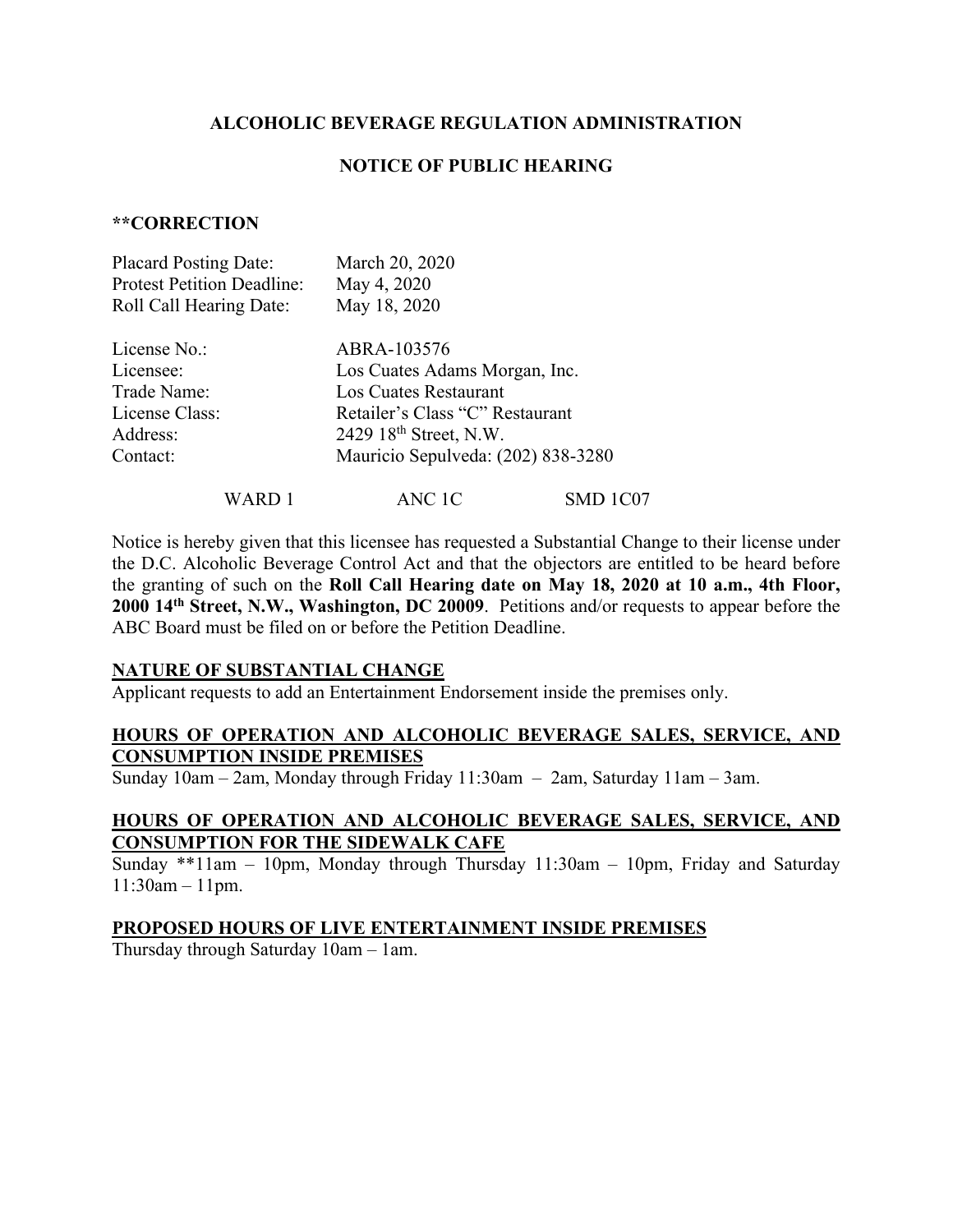#### **NOTICE OF PUBLIC HEARING**

#### **\*\*RESCIND**

| <b>Placard Posting Date:</b>      | March 20, 2020                     |
|-----------------------------------|------------------------------------|
| <b>Protest Petition Deadline:</b> | May 4, 2020                        |
| Roll Call Hearing Date:           | May 18, 2020                       |
| License No.:                      | ABRA-103576                        |
| Licensee:                         | Los Cuates Adams Morgan, Inc.      |
| Trade Name:                       | Los Cuates Restaurant              |
| License Class:                    | Retailer's Class "C" Restaurant    |
| Address:                          | 2429 18 <sup>th</sup> Street, N.W. |
| Contact:                          | Mauricio Sepulveda: (202) 838-3280 |
|                                   |                                    |

WARD 1 ANC 1C SMD 1C07

Notice is hereby given that this licensee has requested a Substantial Change to their license under the D.C. Alcoholic Beverage Control Act and that the objectors are entitled to be heard before the granting of such on the **Roll Call Hearing date on May 18, 2020 at 10 a.m., 4th Floor, 2000 14th Street, N.W., Washington, DC 20009**. Petitions and/or requests to appear before the ABC Board must be filed on or before the Petition Deadline.

#### **NATURE OF SUBSTANTIAL CHANGE**

Applicant requests to add an Entertainment Endorsement inside the premises only.

## **HOURS OF OPERATION AND ALCOHOLIC BEVERAGE SALES, SERVICE, AND CONSUMPTION INSIDE PREMISES**

Sunday 10am – 2am, Monday through Friday 11:30am – 2am, Saturday 11am – 3am.

## **HOURS OF OPERATION AND ALCOHOLIC BEVERAGE SALES, SERVICE, AND CONSUMPTION FOR THE SIDEWALK CAFE**

Sunday \*\*10am – 10pm, Monday through Thursday 11:30am – 10pm, Friday and Saturday 11:30am – 11pm.

#### **PROPOSED HOURS OF LIVE ENTERTAINMENT INSIDE PREMISES**

Thursday through Saturday 10am – 1am.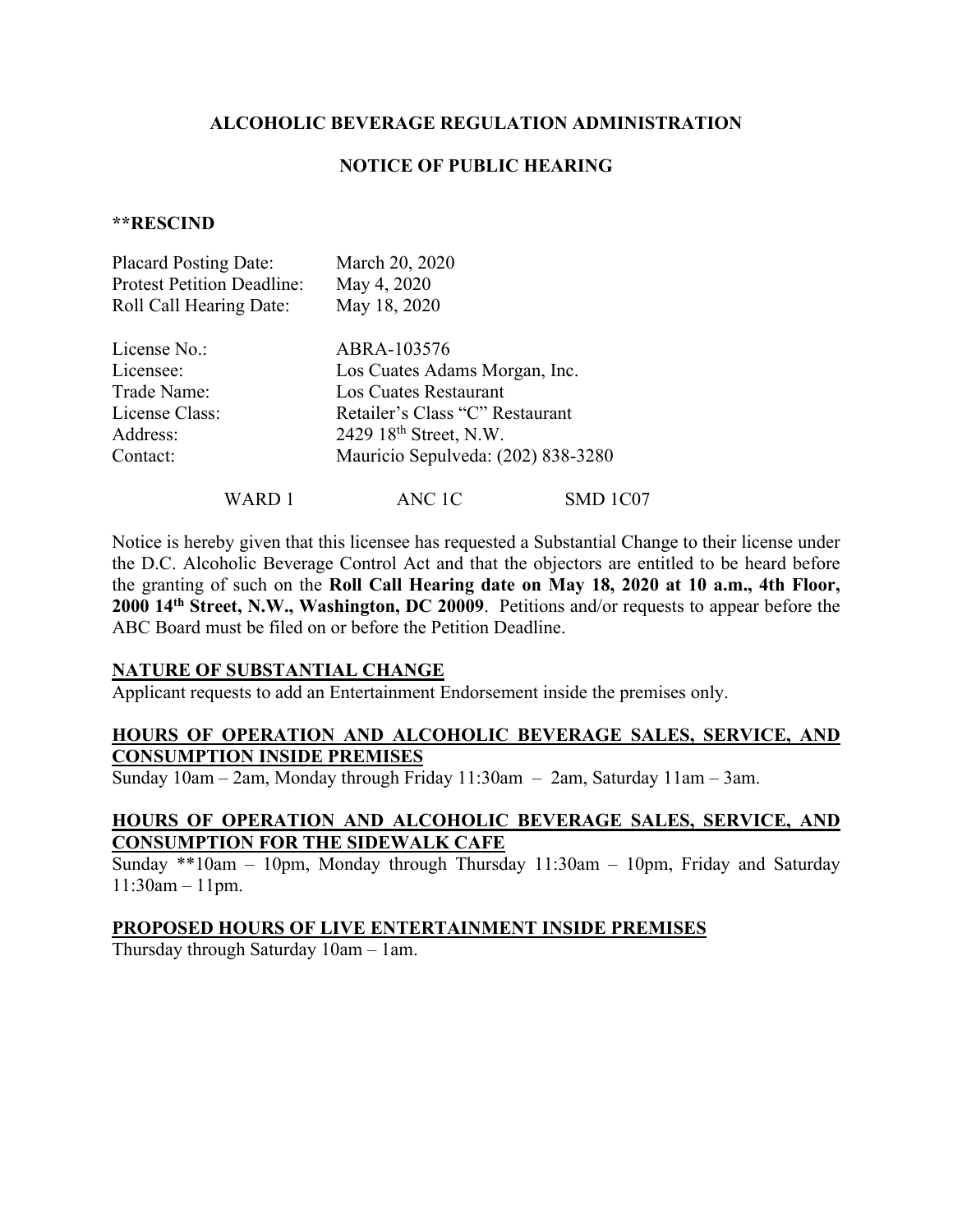#### **NOTICE OF PUBLIC HEARING**

#### **\*\*READVERTISEMENT**

| <b>Placard Posting Date:</b>      | **May 8, 2020                   |
|-----------------------------------|---------------------------------|
| <b>Protest Petition Deadline:</b> | **July 13, 2020                 |
| Roll Call Hearing Date:           | ** July 27, 2020                |
| <b>Protest Hearing Date:</b>      | **October 7, 2020               |
| License No.:                      | ABRA-116160                     |
| Licensee:                         | Mozzeria DC LLC                 |
| Trade Name:                       | Mozzeria                        |
| License Class:                    | Retailer's Class "C" Restaurant |
| Address:                          | 1300 H Street, N.E.             |
| Contact:                          | Richard Strom: (307) 231-0005   |
|                                   |                                 |

Notice is hereby given that this licensee has applied for a new license under the D.C. Alcoholic Beverage Control Act and that the objectors are entitled to be heard before the granting of such on the **Roll Call Hearing date on \*\*July 27, 2020 at 10 a.m., 4th Floor, 2000 14th Street, N.W., Washington, DC 20009**. Petitions and/or requests to appear before the ABC Board must be filed on or before the Petition Deadline. The **Protest Hearing date** is scheduled on \*\***October 7, 2020 at 4:30 p.m.**

WARD 6 ANC 6A SMD 6A06

#### **NATURE OF OPERATION**

A new Retailer's Class C Restaurant with a seating capacity of 94 and Total Occupancy Load of 117.

#### **HOURS OF OPERATION AND HOURS ALCOHOLIC BEVERAGE SALES, SERVICE, AND CONSUMPTION**

Sunday 10am – 11pm, Monday through Thursday 11am – 10:30pm, Friday 11am – 12am, Saturday 10am – 11pm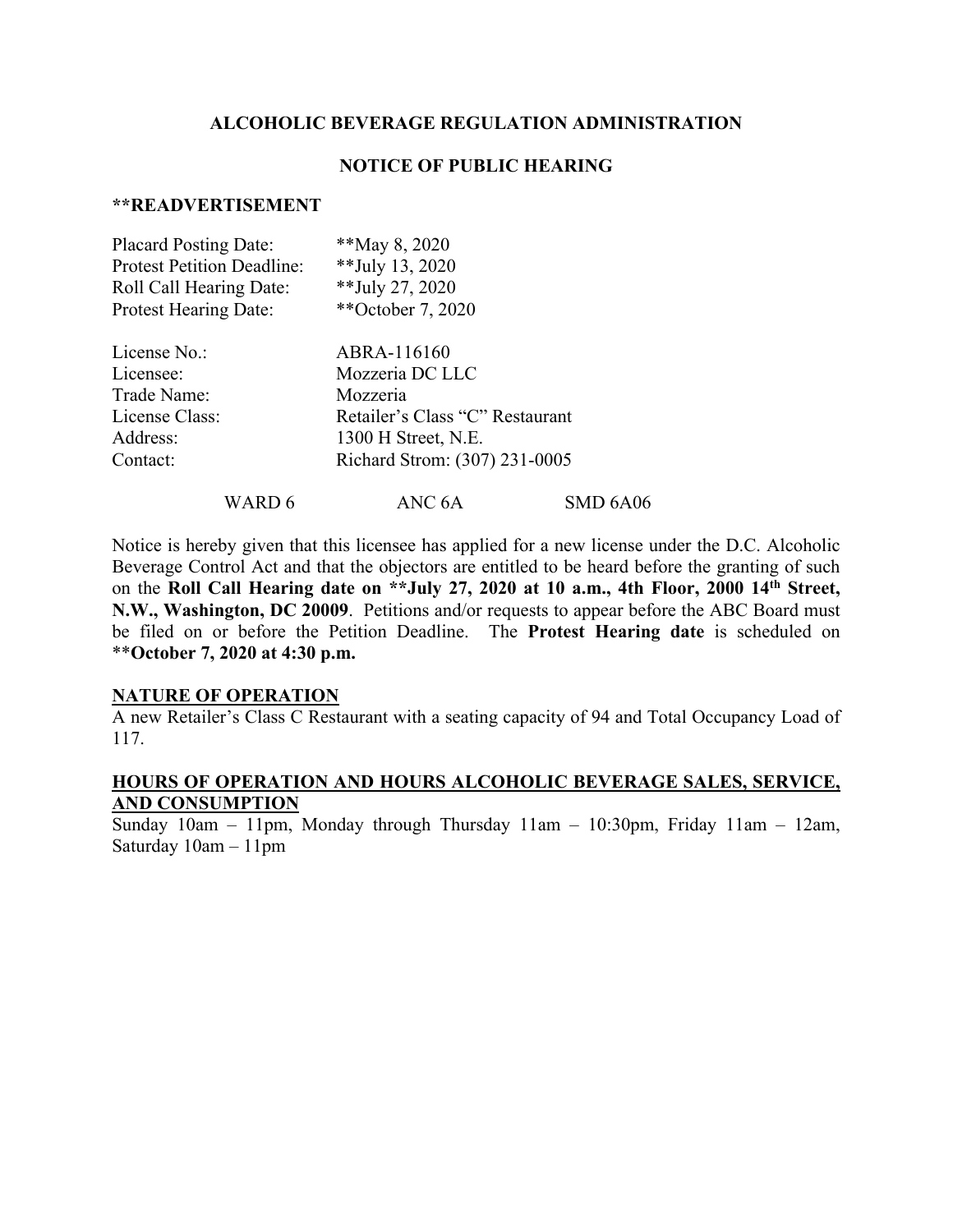#### **NOTICE OF PUBLIC HEARING**

#### **\*\*RESCIND**

| <b>Placard Posting Date:</b>      | **March 20, 2020                |
|-----------------------------------|---------------------------------|
| <b>Protest Petition Deadline:</b> | **May 4, 2020                   |
| Roll Call Hearing Date:           | **May 18, 2020                  |
| <b>Protest Hearing Date:</b>      | **July 8, 2020                  |
| License No.:                      | ABRA-116160                     |
| Licensee:                         | Mozzeria DC LLC                 |
| Trade Name:                       | Mozzeria                        |
| License Class:                    | Retailer's Class "C" Restaurant |
| Address:                          | 1300 H Street, N.E.             |
| Contact:                          | Richard Strom: (307) 231-0005   |
|                                   |                                 |

Notice is hereby given that this licensee has applied for a new license under the D.C. Alcoholic Beverage Control Act and that the objectors are entitled to be heard before the granting of such on the **Roll Call Hearing date on \*\*May 18, 2020 at 10 a.m., 4th Floor, 2000 14th Street, N.W., Washington, DC 20009**. Petitions and/or requests to appear before the ABC Board must be filed on or before the Petition Deadline. The **Protest Hearing date** is scheduled on \*\***July 8, 2020 at 1:30 p.m.**

WARD 6 ANC 6A SMD 6A06

#### **NATURE OF OPERATION**

A new Retailer's Class C Restaurant with a seating capacity of 94 and Total Occupancy Load of 117.

#### **HOURS OF OPERATION AND HOURS ALCOHOLIC BEVERAGE SALES, SERVICE, AND CONSUMPTION**

Sunday 10am – 11pm, Monday through Thursday 11am – 10:30pm, Friday 11am – 12am, Saturday 10am – 11pm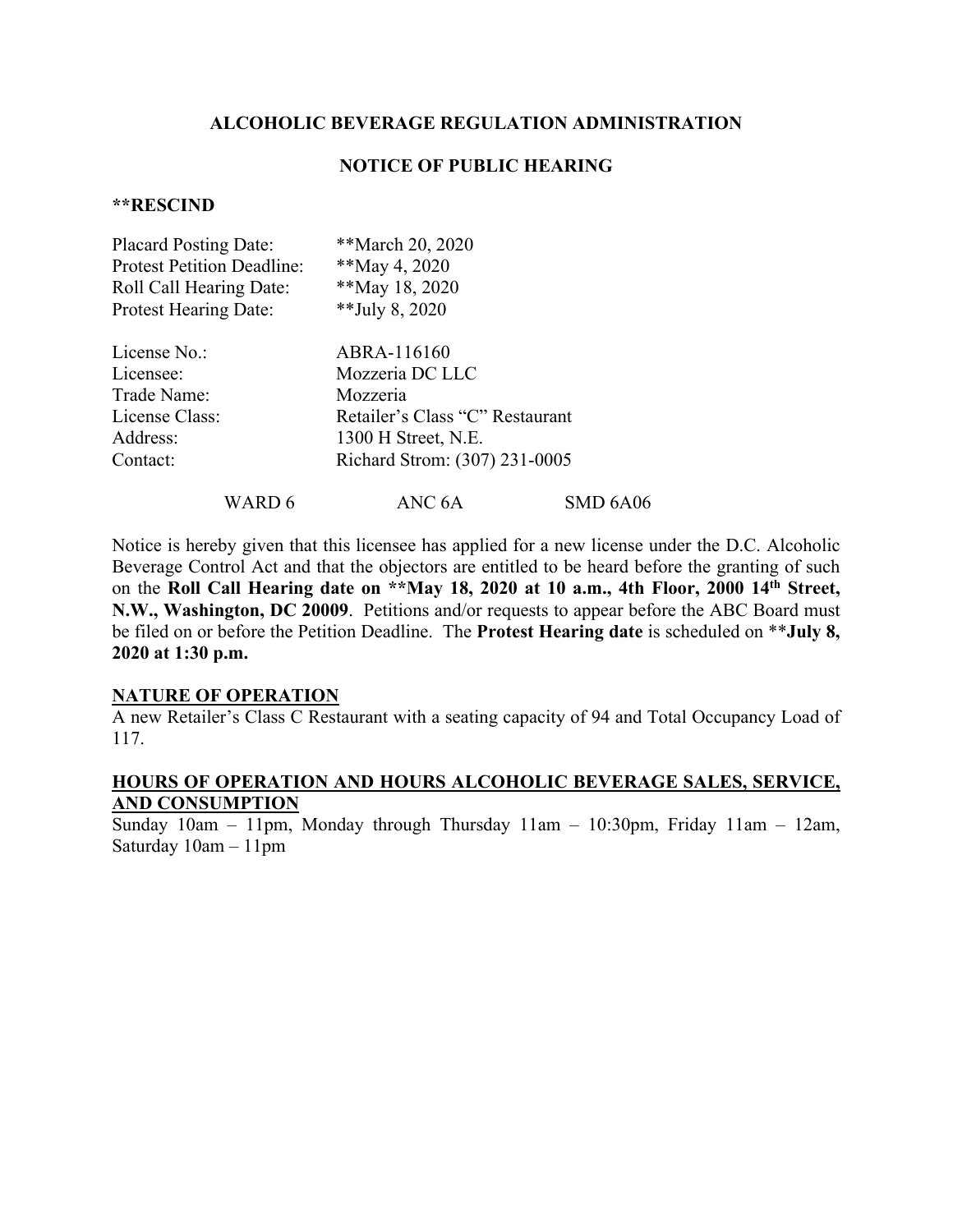## **NOTICE OF PUBLIC HEARING**

| <b>Placard Posting Date:</b><br><b>Protest Petition Deadline:</b><br>Roll Call Hearing Date: | May 8, 2020<br>July 13, 2020<br>July 27, 2020                                                                                                                                           |                 |
|----------------------------------------------------------------------------------------------|-----------------------------------------------------------------------------------------------------------------------------------------------------------------------------------------|-----------------|
| License No.:<br>Licensee:<br>Trade Name:<br>License Class:<br>Address:<br>Contact:           | ABRA-060432<br><b>Atsede Corporation</b><br>Nile Ethiopian Restaurant and Nile Market<br>Retailer's Class "C" Restaurant<br>7815 Georgia Avenue, N.W.<br>Retta Makonnen: (240) 938-1070 |                 |
| WARD 4                                                                                       | ANC 4B                                                                                                                                                                                  | <b>SMD 4B01</b> |

Notice is hereby given that this licensee has requested a Substantial Change to their license under the D.C. Alcoholic Beverage Control Act and that the objectors are entitled to be heard before the granting of such on the **Roll Call Hearing date on July 27, 2020 at 10 a.m., 4th Floor, 2000 14th Street, N.W., Washington, DC 20009**. Petitions and/or requests to appear before the ABC Board must be filed on or before the Petition Deadline.

#### **NATURE OF SUBSTANTIAL CHANGE**

Applicant requests a Summer Garden Endorsement with 16 Seats.

#### **HOURS OF OPERATION INSIDE PREMISES**

Sunday 10am – 1am, Monday through Thursday 10am – 12am Friday and Saturday 10am – 3am

## **HOURS OF ALCOHOLIC BEVERAGE SALES, SERVICE, AND CONSUMPTION INSIDE PREMISES**

Sunday 10am – 12am, Monday through Thursday 10am – 11:30pm, Friday and Saturday 12pm – 2am

# **PROPOSED HOURS OF OPERATION FOR OUTSIDE SUMMER GARDEN**

Sunday through Saturday 10am – 11pm

# **PROPOSED HOURS OF ALCOHOLIC BEVERAGE SALES, SERVICE, AND CONSUMPTION FOR OUTSIDE SUMMER GARDEN**

Sunday through Thursday 10am – 11pm, Friday and Saturday 12pm – 11pm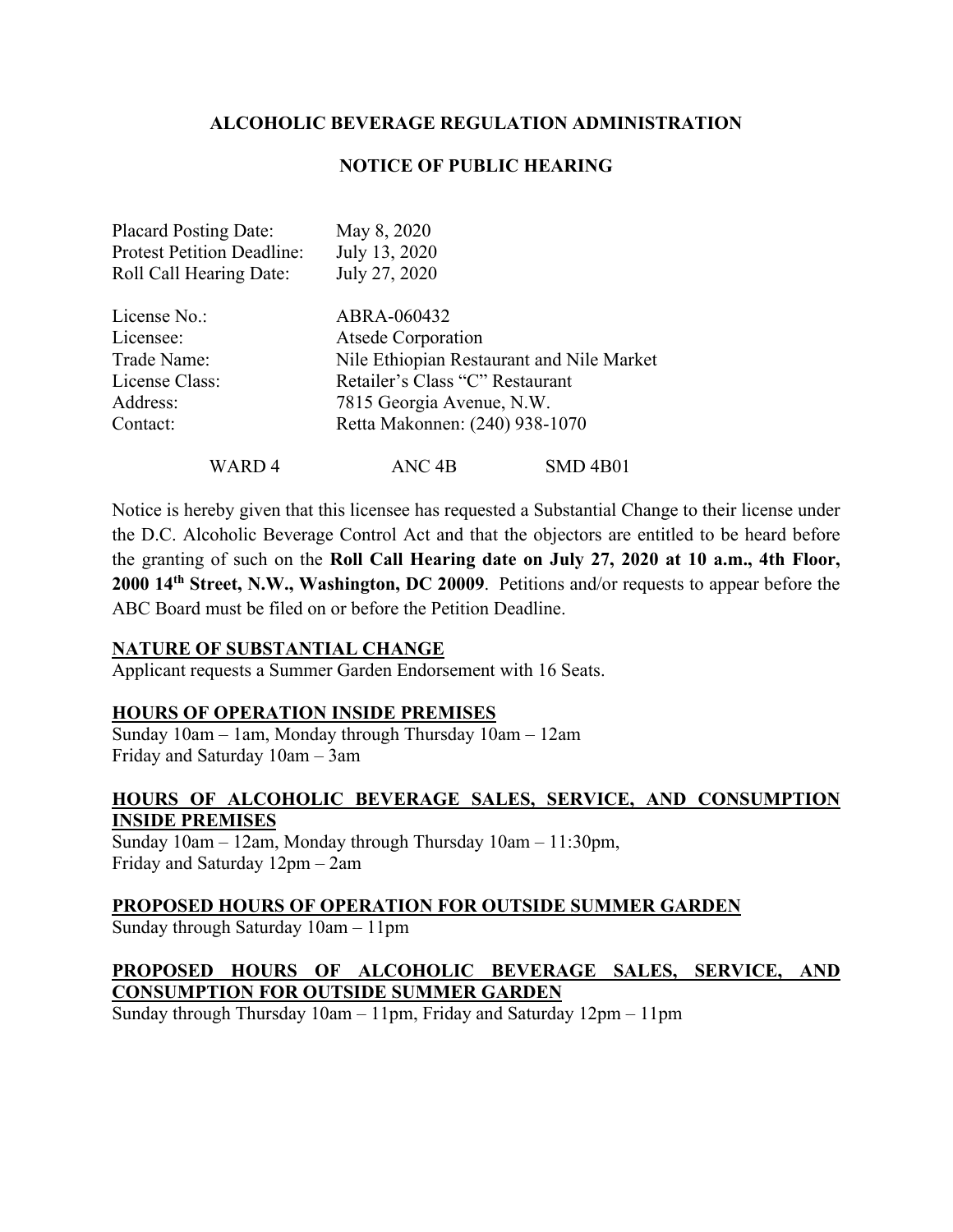#### **NOTICE OF PUBLIC HEARING**

| <b>Placard Posting Date:</b>      | May 8, 2020                     |
|-----------------------------------|---------------------------------|
| <b>Protest Petition Deadline:</b> | July 13, 2020                   |
| Roll Call Hearing Date:           | July 27, 2020                   |
| <b>Protest Hearing Date:</b>      | October 7, 2020                 |
| License No.:                      | ABRA-116840                     |
| Licensee:                         | FD L.L.C.                       |
| Trade Name:                       | Rosemary                        |
| License Class:                    | Retailer's Class "C" Restaurant |
| Address:                          | 5010 Connecticut Avenue, N.W.   |
| Contact:                          | Jeffery Jackson: (202) 251-1566 |

WARD 3 ANC 3F SMD 3F06

Notice is hereby given that this licensee has applied for a new license under the D.C. Alcoholic Beverage Control Act and that the objectors are entitled to be heard before the granting of such on the **Roll Call Hearing date on July 27, 2020 at 10 a.m., 4th Floor, 2000 14th Street, N.W., Washington, DC 20009**. Petitions and/or requests to appear before the ABC Board must be filed on or before the Petition Deadline. The **Protest Hearing date** is scheduled on **October 7, 2020 at 4:30 p.m.**

#### **NATURE OF OPERATION**

A new Retailer's Class C Restaurant with a seating capacity of 60 and Total Occupancy Load of 60. Sidewalk Café with 15 seats.

## **HOURS OF OPERATION AND HOURS OF ALCOHOLIC BEVERAGE SALES, SERVICE, AND CONSUMPTION FOR INSIDE PREMISES AND FOR OUTDOOR SIDEWALK CAFE**

Sunday through Saturday 10am – 12am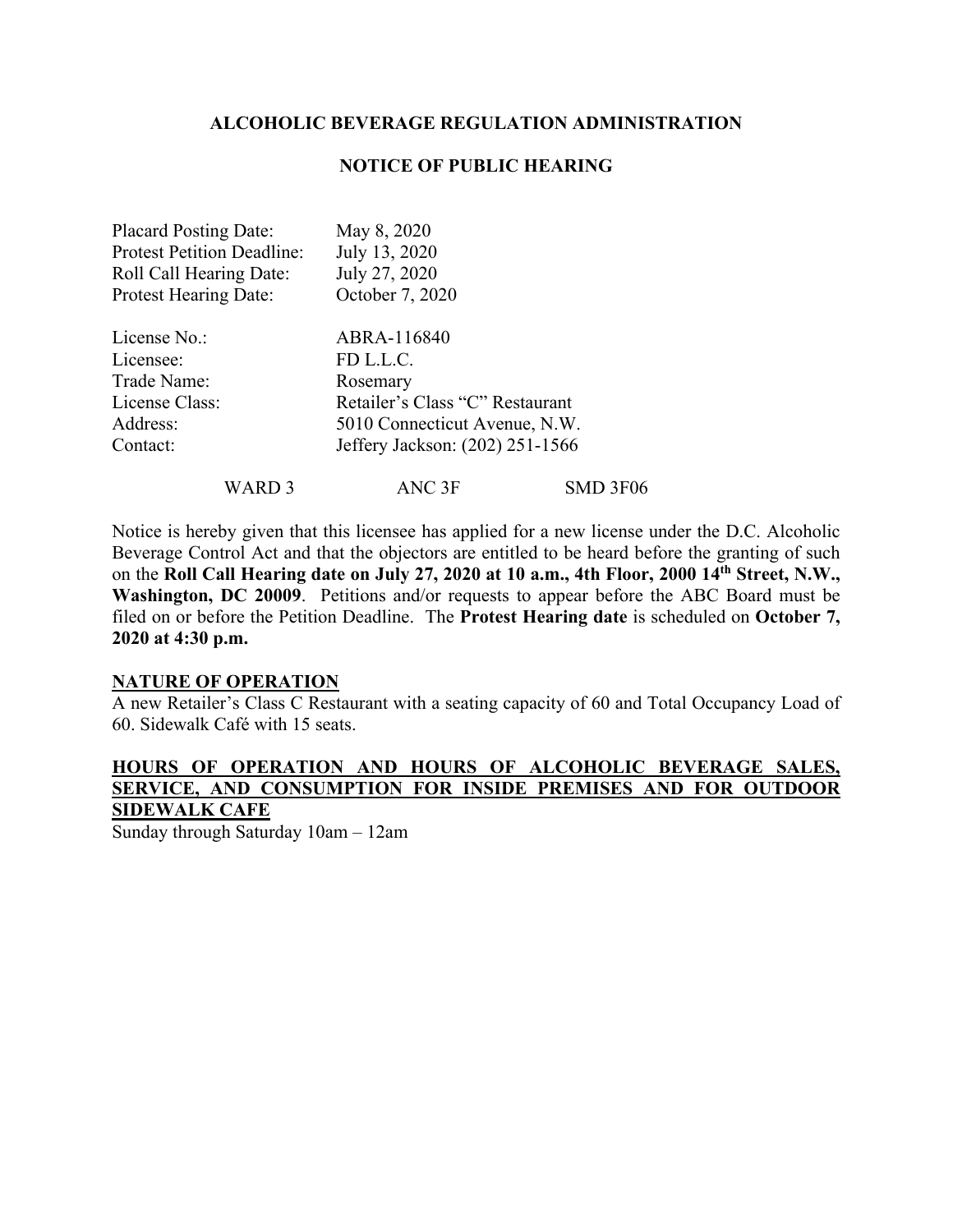#### **NOTICE OF PUBLIC HEARING**

| <b>Placard Posting Date:</b>      | May 8, 2020                         |
|-----------------------------------|-------------------------------------|
| <b>Protest Petition Deadline:</b> | July 13, 2020                       |
| Roll Call Hearing Date:           | July 27, 2020                       |
| <b>Protest Hearing Date:</b>      | October 7, 2020                     |
| License No.:                      | ABRA-116832                         |
| Licensee:                         | $7th$ & L Restaurant, LLC           |
| Trade Name:                       | TBD                                 |
| License Class:                    | Retailer's Class "C" Restaurant     |
| Address:                          | $1027$ 7 <sup>th</sup> Street, N.W. |
| Contact:                          | Matt Minora: (202) 625-7700         |
|                                   |                                     |

WARD 6 ANC 6E SMD 6E04

Notice is hereby given that this licensee has applied for a new license under the D.C. Alcoholic Beverage Control Act and that the objectors are entitled to be heard before the granting of such on the **Roll Call Hearing date on July 27, 2020 at 10 a.m., 4th Floor, 2000 14th Street, N.W., Washington, DC 20009**. Petitions and/or requests to appear before the ABC Board must be filed on or before the Petition Deadline. The **Protest Hearing date** is scheduled on **October 7, 2020 at 4:30 p.m.**

#### **NATURE OF OPERATION**

The Establishment will be a full-service, fine dining restaurant serving French-inspired cuisine. Seating Capacity of 150 inside and a Total Occupancy Load of 199. Request to add a Sidewalk Café with 25 seats.

#### **HOURS OF OPERATION INSIDE OF THE PREMISES**

Sunday through Thursday 7am – 12am, Friday and Saturday 7am – 1am.

## **HOURS OF ALCOHOLIC BEVERAGE SALES, SERVICE, AND CONSUMPTION INSIDE OF THE PREMISES**

Sunday through Thursday 8am – 12am, Friday and Saturday 8am – 1am.

#### **HOURS OF OPERATION FOR THE SIDEWALK CAFÉ**

Sunday through Saturday 7am – 12am.

# **HOURS OF ALCOHOLIC BEVERAGE SALES, SERVICE, AND CONSUMPTION FOR THE SIDEWALK CAFÉ**

Sunday through Saturday 8am – 12am.